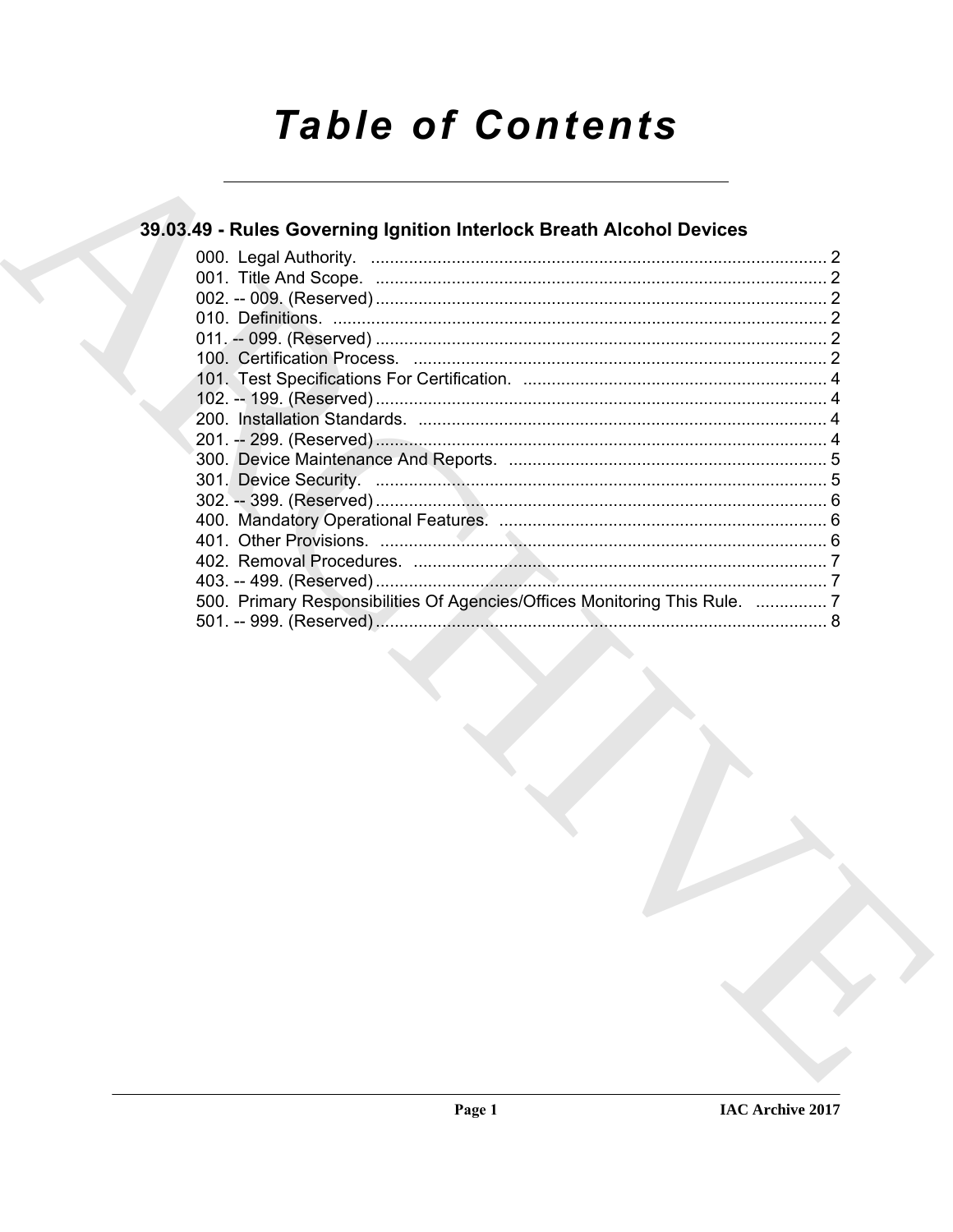#### **IDAPA 39 TITLE 03 CHAPTER 49**

#### <span id="page-1-0"></span>**39.03.49 - RULES GOVERNING IGNITION INTERLOCK BREATH ALCOHOL DEVICES**

#### <span id="page-1-1"></span>**000. LEGAL AUTHORITY.**

This rule is promulgated pursuant to Section 18-8008, Idaho Code. (12-26-90)

#### <span id="page-1-2"></span>**001. TITLE AND SCOPE.**

The purpose of this rule is to establish regulations for certification, installation, repair and removal of ignition interlock breath alcohol devices. (12-26-90) interlock breath alcohol devices.

<span id="page-1-3"></span>**002. -- 009. (RESERVED)**

#### <span id="page-1-9"></span><span id="page-1-4"></span>**010. DEFINITIONS.**

<span id="page-1-10"></span>**01. Alcohol**. The generic class of organic compounds known as alcohols and, specifically, the chemical compound ethyl alcohol. For the purpose of Ignition Interlock Devices, there is no requirement expressed or implied that the device be specifically for ethyl alcohol.

<span id="page-1-11"></span>**02.** Breath Alcohol Concentration (BAC). The weight amount of alcohol contained in a unit volume measured in grams Ethanol/two hundred ten (210) liters of breath. (12-26-90) of breath, measured in grams Ethanol/two hundred ten  $(210)$  liters of breath.

**03. Court (Or Originating Court)**. The particular Idaho state court that has required the use of an interlock breath alcohol device by a particular individual. (12-26-90) ignition interlock breath alcohol device by a particular individual.

<span id="page-1-13"></span><span id="page-1-12"></span>**04. Certification**. The approval process required by the Idaho Transportation Department. (12-26-90)

- <span id="page-1-14"></span>**05. Department**. The Idaho Transportation Department. (7-1-96)
- <span id="page-1-20"></span><span id="page-1-15"></span>**06. Device**. An breath alcohol ignition interlock device. (7-1-96)

**07. Ignition Interlock Device**. An instrument designed to measure the BAC of an individual and which prevents a motorized vehicle from starting when the BAC exceeds a predetermined and preset level. (7-1-96)

**08.** Independent Testing Laboratory. A laboratory facility that is not subject to the control of the turer of the device. (7-1-96) manufacturer of the device.

<span id="page-1-17"></span><span id="page-1-16"></span>**09. Interlock**. The state in which a motor vehicle is prevented from starting by a device. (12-26-90)

<span id="page-1-19"></span><span id="page-1-18"></span>**10. Lessee**. The person ordered by a court to drive only vehicles which have certified devices installed. (12-26-90)

**11. Manufacturer or Manufacturer's Representative**. The person, company or corporation who produces the device, or a recognized representative who sells, rents, leases, installs, maintains and removes the device. (7-1-96) device.  $(7-1-96)$ 

#### <span id="page-1-5"></span>**011. -- 099. (RESERVED)**

#### <span id="page-1-8"></span><span id="page-1-7"></span><span id="page-1-6"></span>**100. CERTIFICATION PROCESS.**

**38,63.49 - RULES GOVERNING IGNITION INTERACTOR BREATH ALCOHOL DEVICES<br>
THE LIGAL AUTIONATY is Section 18 souls halos Code.<br>
THE LIGAL AUTIONATY is Section 18 souls halos Code.<br>
THE THE ARCHIVES CONFIDENTIAL SECTION INTO 01. Equipment Standards**. To be certified, a device must meet or exceed the federal National Highway Traffic Safety Administration's (NHTSA) model specifications for breath alcohol ignition interlock devices (BAIID) as published in the Federal Register/Vol. 57, No.67/Tuesday, April 7, 1992 and are subject to any subsequent standards published by NHTSA. Only a notarized statement and a copy of the Certification Test Report, from an independent testing laboratory performing the tests as specified, will be accepted as proof of meeting or exceeding the standards. The statement shall include the calibration dates and the name and signature of the person in charge of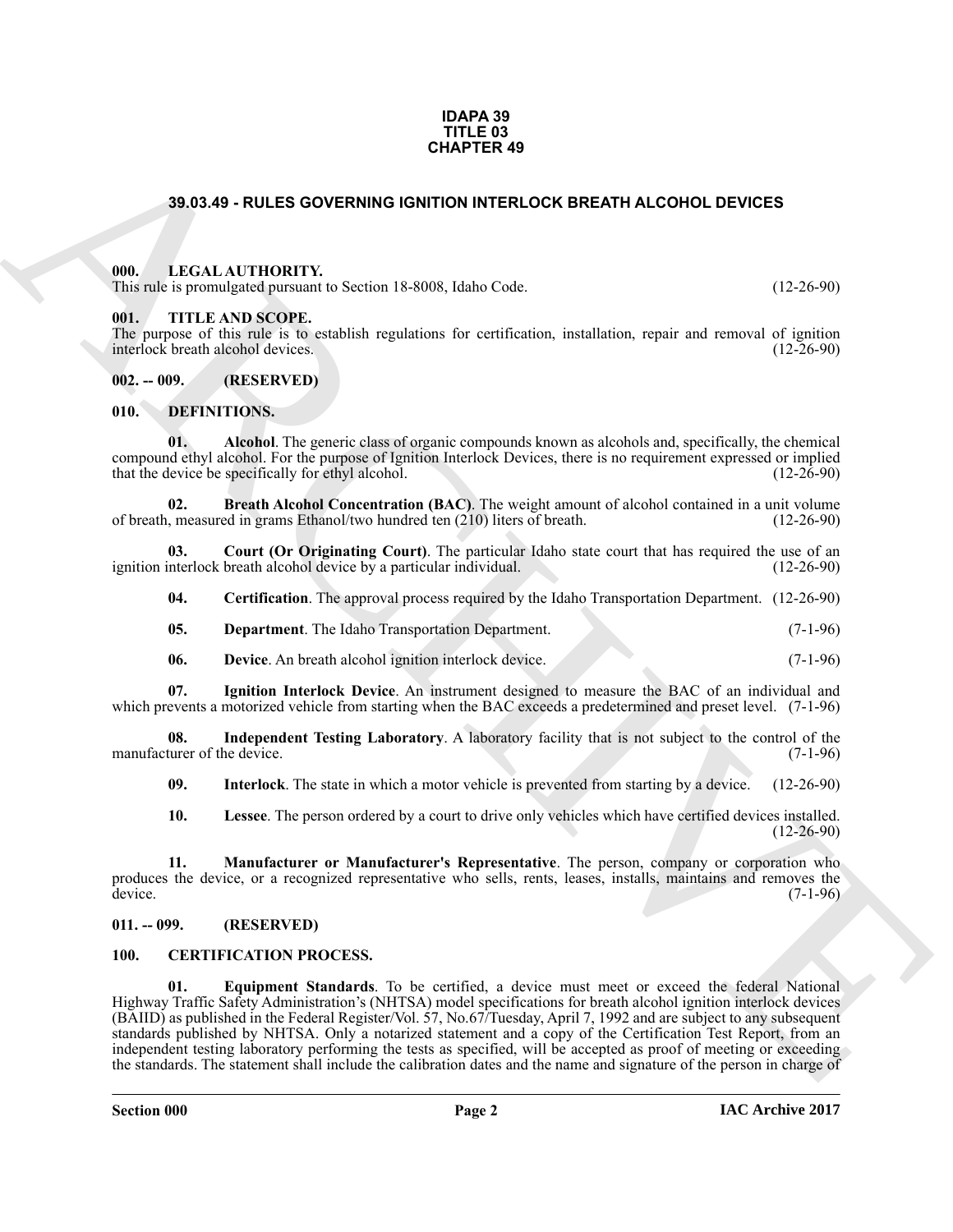## *Idaho Transportation Department Interlock Breath Alcohol Devices*

the tests under the following sentence: All tests on two (2) samples of (model names) \_\_\_ manufactured by \_\_\_\_\_\_ were conducted in accordance with specifications listed in [the above referenced Federal Register].

**a.** A manufacturer must report to the Department any changes in the design of the device along with a notarized re-certification statement from an independent testing laboratory thirty (30) days prior to implementing device usage in Idaho. (7-1-96) device usage in Idaho.

<span id="page-2-4"></span>**b.** Devices that were certified under less stringent IDAPA rules governing BAIID devices or previous model specifications as published in the Federal Register will be grandfathered for use in the state for a period no longer than one hundred eighty (180) days from the effective date of the most recent published device specifications.  $(7-1-96)$ 

More Transportation Dependent Material and the United Constraint of the Constraint Constraint Constraint Constraint Constraint Constraint Constraint Constraint Constraint Constraint Constraint Constraint Constraint Constr **02. Proof of Insurance**. The manufacturer shall annually provide to the Idaho Transportation Department proof of insurance with minimum liability limits of one million dollars (\$1,000,000) per occurrence, with three million dollars (\$3,000,000) aggregate total. The liability covered shall include defects in product design and materials, as well as workmanship during manufacture, calibration, installation and removal. The proof of insurance shall include a statement from the insurance carrier that thirty (30) days' notice shall be given to the Idaho<br>Transportation Department prior to cancellation. (7-1-96) Transportation Department prior to cancellation.

**03. Hold Harmless**. The manufacturer shall provide to the Idaho Transportation Department a notarized statement that the manufacturer will be totally responsible for product liability and will indemnify the following from any liability resulting from the device or its installation or use: (7-1-96) following from any liability resulting from the device or its installation or use:

<span id="page-2-1"></span>

| а. | The state of Idaho; and |  | $(7-1-96)$ |
|----|-------------------------|--|------------|
|----|-------------------------|--|------------|

**b.** The court that ordered the installation of the device. (7-1-96)

<span id="page-2-2"></span><span id="page-2-0"></span>**c.** The county, its employees and designees administering the program. (7-1-96)

**04. Manufacturer's Reporting Requirements**. The manufacturer shall provide the Department a description of its installation and monitoring procedures, maintenance technician training program, and set of criteria for monitoring and reporting offenders.

**05. Criteria for Certification and/or Revocation**. Upon receipt of a statement from a testing laboratory that two (2) samples of a device have successfully passed the test procedures specified in this rule, the required documentation, and the certificate of insurance, the Department shall issue a Letter of Certification for the device. The Letter of Certification shall be valid until voluntarily surrendered by the manufacturer or until revoked by the Department for cause. Reasons for revocation include, but are not limited to: (7-1-96) the Department for cause. Reasons for revocation include, but are not limited to:

**a.** Evidence of repeated device failures due to gross defects in design, materials and/or workmanship anufacture, installation or calibration of the device: (12-26-90) during manufacture, installation or calibration of the device;

| Notice of cancellation of manufacturer's liability insurance is received; or | $(12-26-90)$ |
|------------------------------------------------------------------------------|--------------|
|                                                                              |              |

- **c.** Notification that the manufacturer is no longer in business. (12-26-90)
- **d.** Voluntary request of the manufacturer to remove a device from the certified list; (7-1-96)

**e.** Any other reasonable cause to believe the device was inaccurately represented to meet the ince standards; or  $(7-1-96)$ performance standards; or

<span id="page-2-3"></span>**f.** Failure to submit required reports to the Department. (7-1-96)

**06. Notice of Revocation**. Unless necessary for the immediate good and welfare of the public, revocation shall be effective ten (10) days after manufacturer's receipt of notice, which shall be sent via certified mail, return receipt requested. A copy of each Notice of Revocation shall be provided to all originating courts or their designees and lessees utilizing the revoked device with notice to contact the manufacturer for a replacement.(7-1-96)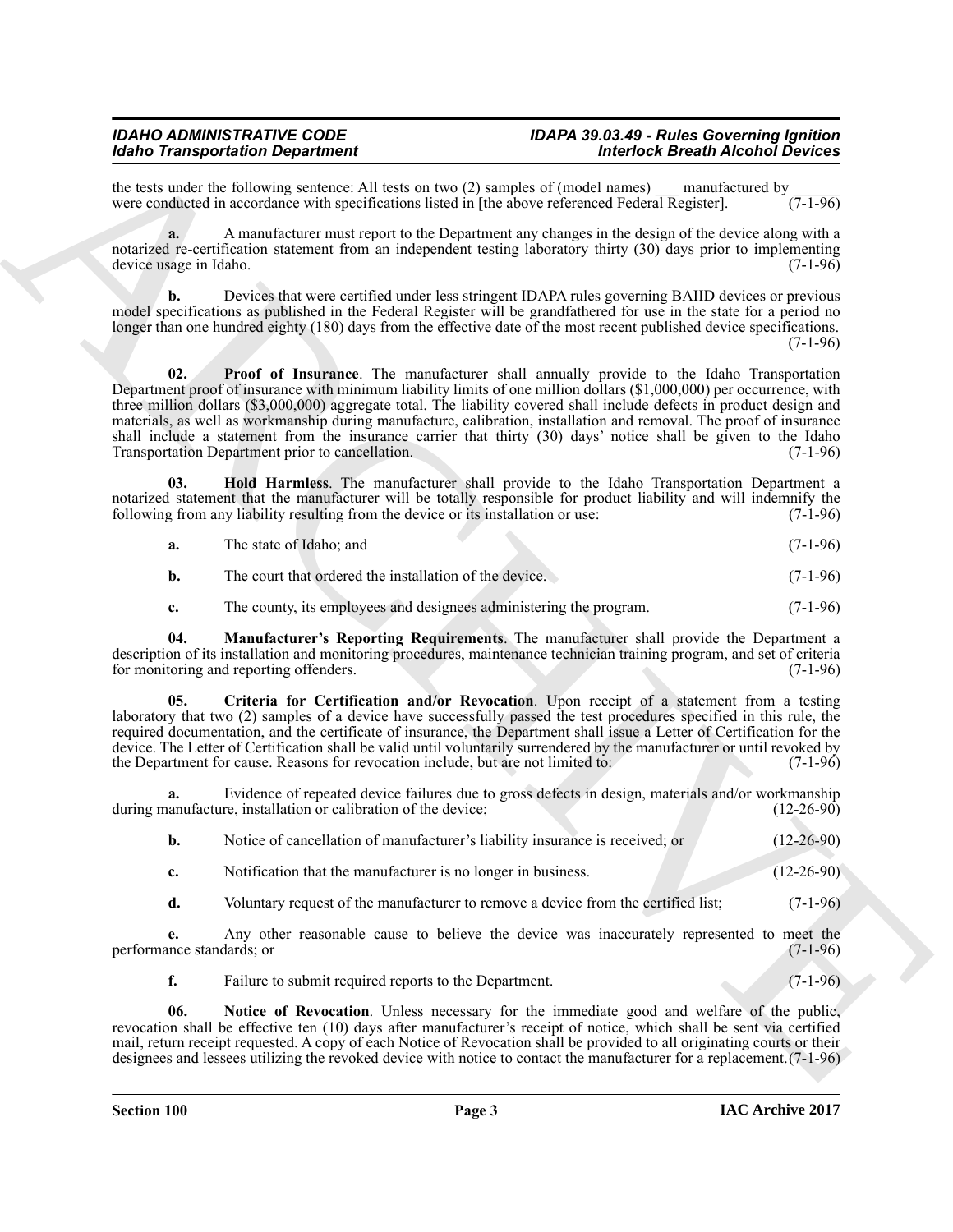<span id="page-3-4"></span>**07. Removal of Revoked Devices**. Upon revocation or voluntary surrender of a certified device, a manufacturer shall be responsible for removal of all like devices from lessees' vehicles. (7-1-96)

**a.** A manufacturer shall be responsible for any costs connected with removal of their revoked devices from lessees' vehicles and the installation of certified replacement devices. (7-1-96)

<span id="page-3-6"></span>**08. Right to Appeal**. Upon voluntary surrender, or revocation of a Letter of Certification for a manufacturer's device, manufacturers may request a review of revocation. Such request shall be submitted to the Department, in writing, within twenty (20) days of revocation. (7-1-96)

<span id="page-3-5"></span>**09. Repository for Letter of Certification**. The Idaho Transportation Department shall maintain a file of all existing Letters of Certification. The Department shall provide the administrative office of the courts and each trial court administrator or designee of the court with a copy of each Letter of Certification. (7-1-9 trial court administrator or designee of the court with a copy of each Letter of Certification.

#### <span id="page-3-16"></span><span id="page-3-0"></span>**101. TEST SPECIFICATIONS FOR CERTIFICATION.**

A device must meet or exceed the federal National Highway Traffic Safety Administration's safety specifications and safety tests for breath alcohol ignition interlock devices (BAIID) as published in the Federal Register/Vol.57, No.67/ Tuesday, April 7, 1992 and are subject to any subsequent standards published by NHTSA. (7-1-96)

<span id="page-3-17"></span>**01.** Ground Elevation Accuracy. The BAIID must maintain accuracy to ground elevations up to two dalf (2.5) km. and one half  $(2.5)$  km.

<span id="page-3-18"></span>**02. High Altitude and Low Temperature Accuracy**. The BAIID must maintain accuracy in combined situations of high altitude (two and one half kilometers  $(2.5 \text{ km.})$ ) and low temperature (minus forty degrees Centigrade  $(-40^{\circ} \text{ C})$ ). degrees Centigrade  $(-40^{\circ} \tilde{C})$ .

<span id="page-3-1"></span>**102. -- 199. (RESERVED)**

#### <span id="page-3-2"></span>**200. INSTALLATION STANDARDS.**

<span id="page-3-14"></span><span id="page-3-13"></span><span id="page-3-11"></span><span id="page-3-7"></span>**01.** Installer. Device must be installed by a manufacturer or its representative. (12-26-90)

**02. Unauthorized Persons**. Lessees or other unauthorized persons shall not be allowed to watch the installation of the device.

**Security**. Adequate security measures must be taken to prevent unauthorized persons from materials (tamper seals, installation instructions, etc.) (12-26-90) accessing secured materials (tamper seals, installation instructions, etc.)

<span id="page-3-9"></span>**04.** Installation Instructions. Each manufacturer shall develop written instructions for installation of his device(s). (12-26-90) his device(s).  $(12-26-90)$ 

<span id="page-3-15"></span>**05.** Vehicle Condition Screen. The installer must screen vehicles for acceptable mechanical and condition, in accordance with the device manufacturer's instructions. (12-26-90) electrical condition, in accordance with the device manufacturer's instructions.

<span id="page-3-12"></span>**06. Mandatory Vehicle Maintenance**. Conditions that would interfere with the function of the device, (e.g. low battery or alternator voltage, stalling frequent enough to require additional breath tests, etc.) must be corrected to an acceptable level. (12-26-90)

<span id="page-3-10"></span><span id="page-3-8"></span>**07.** Installation Standards. Installations must be made in a workmanlike manner, within accordance ed trade standards, and according to the instructions provided by the manufacturer. (12-26-90) to accepted trade standards, and according to the instructions provided by the manufacturer.

**Example Transportation Department**<br> **ARCHIVE CONTEXT CONTEXT CONTEXT CONTEXT CONTEXT CONTEXT CONTEXT CONTEXT CONTEXT CONTEXT CONTEXT CONTEXT CONTEXT CONTEXT CONTEXT CONTEXT CONTEXT CONTEXT CONTEXT CONTEXT CONTEXT CONTEX 08. Device Removal Standards**. Whenever a device is removed, the vehicle must be reasonably restored to its original condition. All severed wires must be permanently reconnected and insulated with heat shrink tubing or its equivalent. (12-26-90) tubing or its equivalent.

#### <span id="page-3-3"></span>**201. -- 299. (RESERVED)**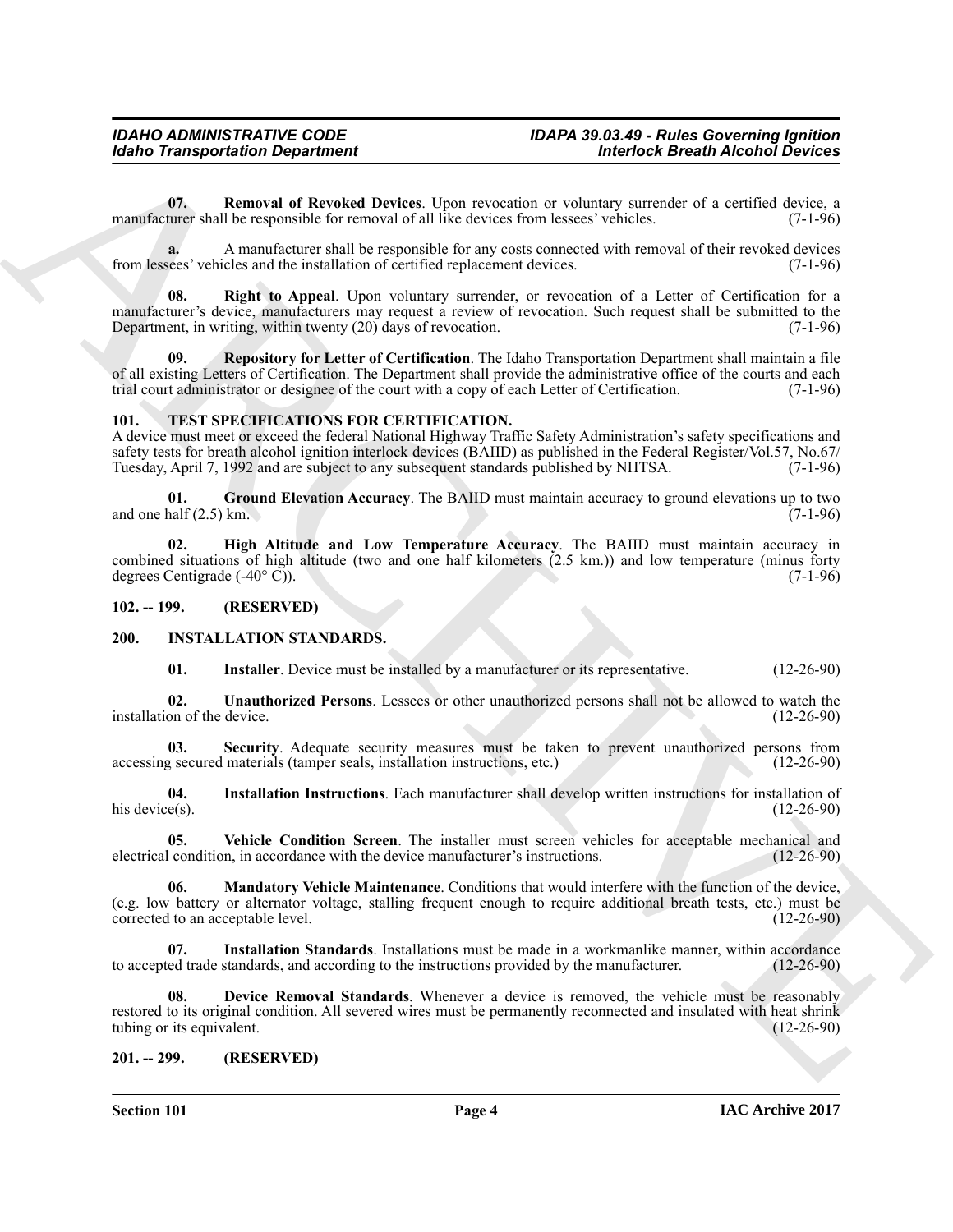#### <span id="page-4-5"></span><span id="page-4-2"></span><span id="page-4-0"></span>**300. DEVICE MAINTENANCE AND REPORTS.**

**Example Transportation Department<br>
3.00** The Hall that the state of the state of the state of the state of the state of the state of the state of the state of the state of the state of the state of the state of the stat **01. Device Examination Schedule**. Each lessee shall have the device examined by a manufacturer or its representative for correct calibration and evidence of tampering every sixty (60) days, or more often as may be ordered by the originating court, or less frequently, as may be ordered by the originating court to a maximum of one hundred and twenty  $(120)$  days.

<span id="page-4-6"></span>**02. Report of Examination**. A report on the results of each check shall be provided to the trial court administrator or designee of the originating court. The report shall reflect what adjustments, if any, were necessary in the calibration of the device, any evidence of tampering, and any other available information the originating court may order. (7-1-96) may order. (7-1-96)

<span id="page-4-4"></span>**03. Corrective Action Report**. Complaints by the lessee shall be accompanied by a statement of the actions taken to correct the problem(s). Reports of the problem(s) and action(s) taken shall be submitted to the originating court or its designee within three (3) business days.  $(7-1-96)$ originating court or its designee within three  $(3)$  business days.

**04. Additional Report**. An additional report shall be provided to the Idaho Transportation Department on a quarterly basis summarizing all periodic checks ordered by the originating court and all complaints received by the manufacturer from the lessee for each model or type of certified device. These reports shall be categorized by:

 $(7-1-96)$ 

<span id="page-4-3"></span>

| a. | Customer error of operation. |  | $(12-26-90)$ |
|----|------------------------------|--|--------------|
|    |                              |  |              |

**b.** Faulty automotive equipment other than the device. (12-26-90)

<span id="page-4-10"></span>**c.** Apparent misuse or attempts to circumvent the device, causing damage. (12-26-90)

**d.** Device failure due to material defect, design defect, workmanship errors in construction, on or calibration. (12-26-90) installation or calibration.

#### <span id="page-4-7"></span><span id="page-4-1"></span>**301. DEVICE SECURITY.**

**01. Tampering Precaution**. The manufacturer shall take all reasonable steps necessary to prevent tampering or physical circumvention of the device. These steps shall include special locks, seals and installation procedures that prevent and/or record evidence of tampering and/or circumvention attempts. (12-26-90) procedures that prevent and/or record evidence of tampering and/or circumvention attempts.

<span id="page-4-8"></span>**02. Device Identification**. Each device shall be uniquely serial numbered. All reports to the trial court administrator or designee of an originating court concerning a particular device shall include the name and address of the lessee, the originating court's file number, and the unique number of the device. (7-1-96) the lessee, the originating court's file number, and the unique number of the device.

<span id="page-4-11"></span>**03. Warning Label**. The manufacturer shall provide a label containing a notice (at least ten (10) point boldface type) on each certified device reading: WARNING: ANY PERSON TAMPERING, CIRCUMVENTING, OR OTHERWISE MISUSING THIS DEVICE MAY BE SUBJECTED TO CRIMINAL SANCTIONS. (Section 18-<br>8009, Idaho Code) (12-26-90) 8009, Idaho Code)

**a.** The label shall be capable of being affixed to the device. (12-26-90)

**b.** The manufacturer shall provide an area on the outside of the device where the label is most likely to by the operator of the vehicle. (12-26-90) be seen by the operator of the vehicle.

<span id="page-4-9"></span>**c.** The label must be affixed to the device at all times while installed in the lessee's vehicle. (12-26-90)

**04. Physical Anti-Tamper Security**. (7-1-96)

**a.** Use unique, easily identifiable wire, covering or sheathing over all wires used to install the device,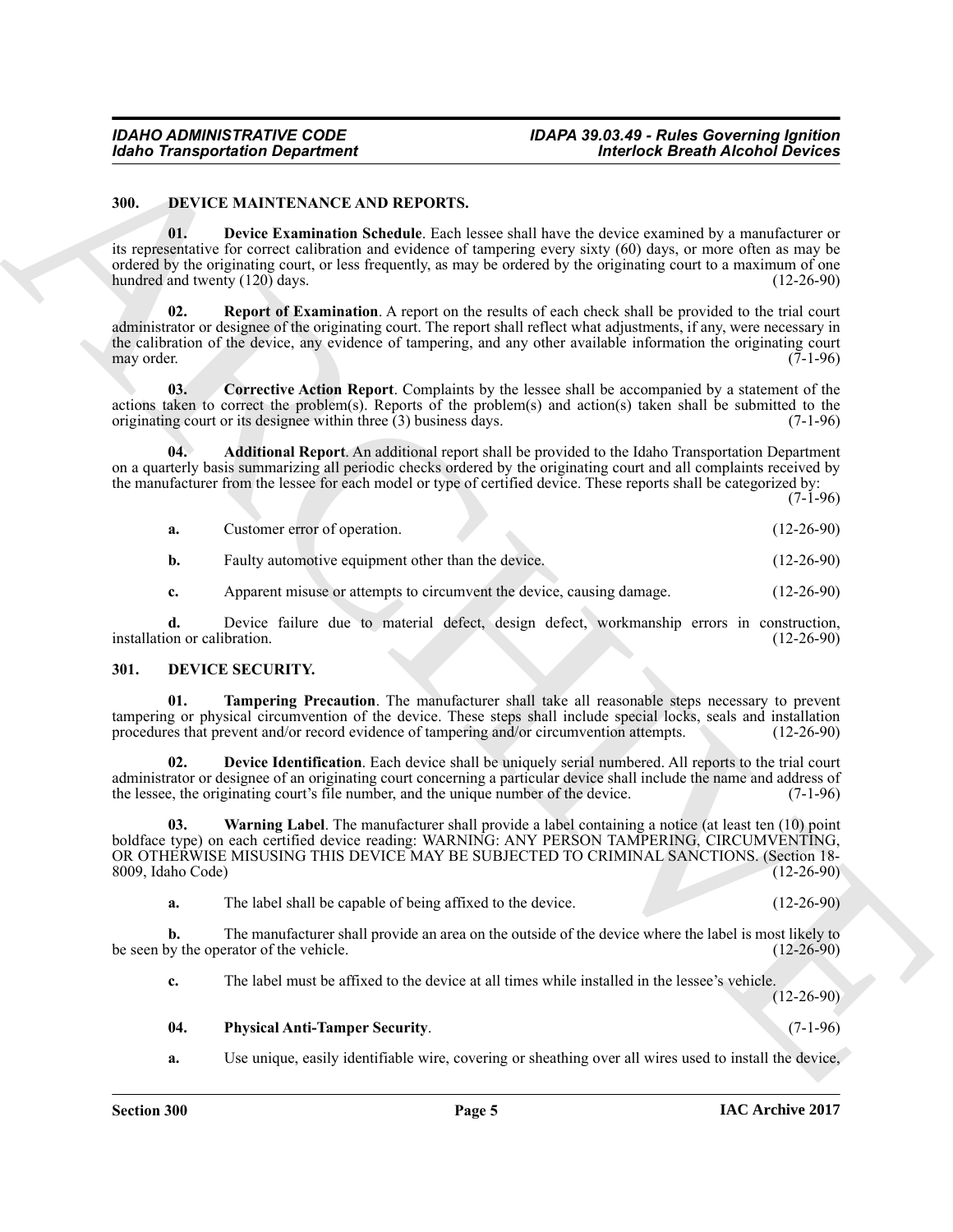## *Idaho Transportation Department Interlock Breath Alcohol Devices*

## *IDAHO ADMINISTRATIVE CODE IDAPA 39.03.49 - Rules Governing Ignition*

which are not inside a secured enclosure. (12-26-90)

**b.** Use unique, easily identifiable covering, seal, epoxy or resin at all exposed electrical connections for the device. (12-26-90) for the device.  $(12-26-90)$ 

<span id="page-5-3"></span>

**c.** Make all connections to the vehicle under the dash or in an inconspicuous area of the vehicle. (12-26-90)

**d.** Use unique, easily identifiable tamper seal, epoxy or resin at all openings (except breath or exhaust (12-26-90) ports).  $(12-26-90)$ 

**05. Personnel Requirements**. Devices must be installed, inspected, tested and maintained by a manufacturer or its representative. (12-26-90) qualified manufacturer or its representative.

**a.** Installers must have the training and skills necessary to install, troubleshoot and check for proper not of the device, and to screen the vehicle for acceptable condition. (12-26-90) operation of the device, and to screen the vehicle for acceptable condition.

**b.** Personnel whose functions and duties include installing, calibrating, and performing tamper inspections and reporting duties, should not have been convicted of a crime substantially related to the convicted lessee's violation. This may include, but is not limited to, persons convicted of: Driving under the influence (DUI) within the last five (5) years; more than one (1) DUI overall; probation violation; and perjury. (7-1-96)

**c.** For the purposes of this section, "convicted" shall include entering a plea of guilty, nolo re, or to have been found guilty or been given a withheld judgment. (12-26-90) contendere, or to have been found guilty or been given a withheld judgment.

#### <span id="page-5-0"></span>**302. -- 399. (RESERVED)**

#### <span id="page-5-4"></span><span id="page-5-1"></span>**400. MANDATORY OPERATIONAL FEATURES.**

Notwithstanding other provisions of this rule, a certified device must comply with the following: (12-26-90)

<span id="page-5-5"></span>**01. Device Setpoint**. The actual setpoint of each device to interlock when the breath sample is provided shall be determined by the originating court. The capability to change this setting shall be made secure, by the manufacturer, to prevent unauthorized adjustment of the device. (7-1-96) the manufacturer, to prevent unauthorized adjustment of the device.

#### <span id="page-5-7"></span><span id="page-5-2"></span>**401. OTHER PROVISIONS.**

Notwithstanding other provisions of this rule, each manufacturer of a certified device: (12-26-90)

<span id="page-5-11"></span><span id="page-5-10"></span>**01. Repair Deadline**. Shall guarantee repair or replacement of a defective device within the state of Idaho within a maximum of forty-eight (48) hours of receipt of complaint. (12-26-90)

Mohio Transportation Department<br>
scale as security and valid constructs of the control of the second of the second of the second of the second of the second of the second of the second of the second of the second of the **02. Statement of Charges**. Shall provide the originating court or its designee and the lessee a statement of charges clearly specifying warranty details, purchased cost, and/or monthly lease amount, any additional charges anticipated for routine calibration and service checks, what items (if any) are provided without charge, and under what conditions a lessee is responsible for payment for service calls and/or damage to the device. under what conditions a lessee is responsible for payment for service calls and/or damage to the device.

<span id="page-5-9"></span>**03. Notice of Installation**. Upon installation of each device, the manufacturer or its representative will provide the trial court administrator or designee of the originating court with a notice of installation that includes the name, address and telephone number of the lessee, the originating court's file number, and the unique number of the device. (7-1-96) device.  $(7-1-96)$ 

**04. Notice of Charges**. Shall provide written notice to the Idaho Transportation Department and each trial court administrator or designee of the court a statement of charges for each device model. (7-1-96)

<span id="page-5-8"></span><span id="page-5-6"></span>**05. Nationwide Service Locations**. Shall provide to all lessees at the time of installation: (12-26-90)

**a.** A list of all calibration/service locations in the continental United States. The list shall include the name, address and telephone number of all such locations. (12-26-90) business name, address and telephone number of all such locations.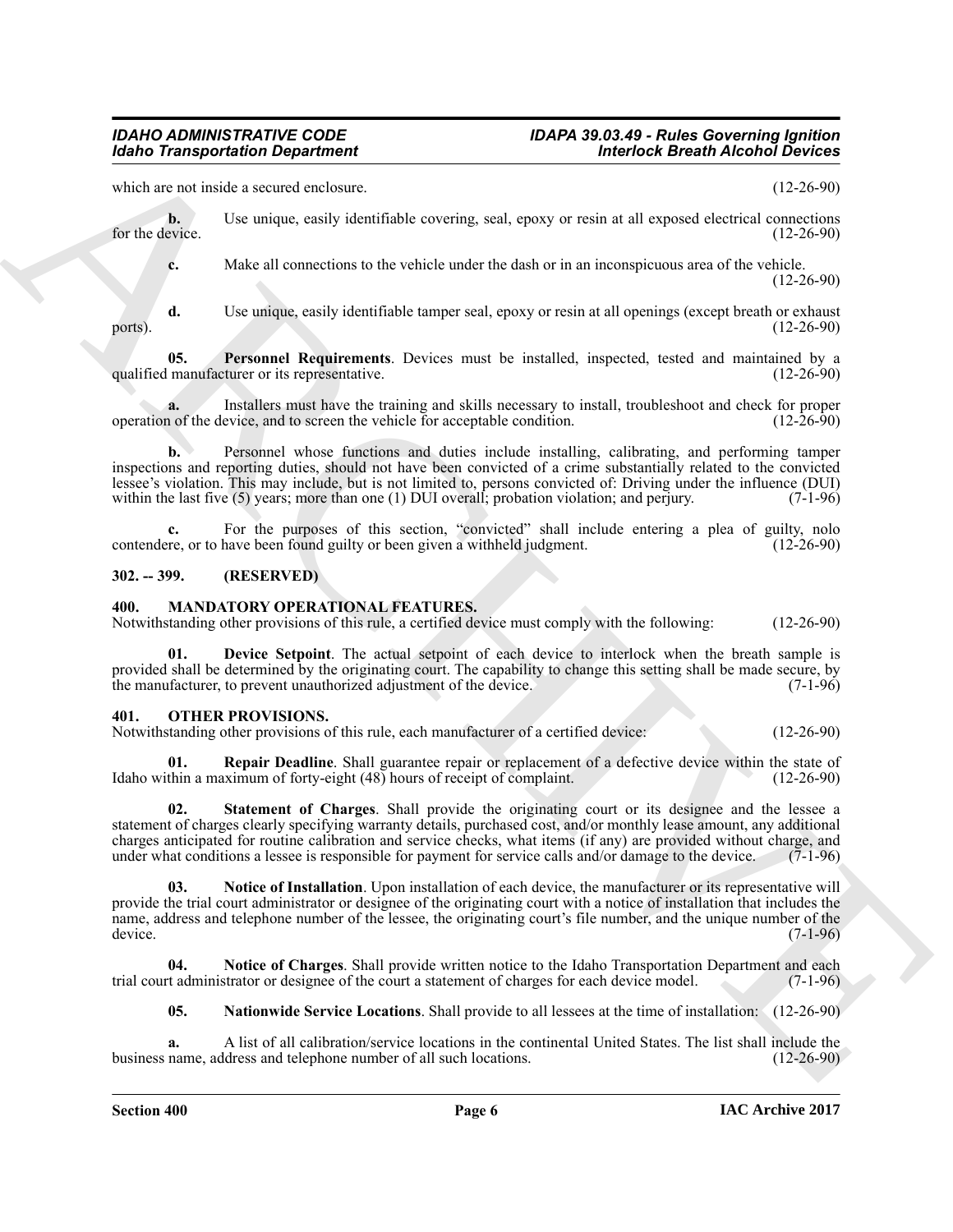**b.** A twenty-four (24) hour telephone number to call for service support for those who may be coutside service areas. (12-26-90) traveling outside service areas.

<span id="page-6-5"></span>**06. Statewide Service Locations**. Shall provide to all lessees at the time of installation: (7-1-96)

**a.** A list of all calibration/service locations in the state of Idaho. The list shall include the business name, address and telephone number of all such locations. (7-1-96)

**b.** Shall notify the Idaho Transportation Department of the location, including address, phone number and contact person, of each installation station in Idaho. (7-1-96)

<span id="page-6-3"></span>**07. Attempts to Disobey Court Order**. Shall report to the originating court or its designee any requests to disconnect or circumvent, without court order, any device of their own or another manufacturer. (7-1-96)

**08.** Removal of Device. Shall advise the originating court or its designee prior to removing the device cumstances other than: (7-1-96) under circumstances other than:

<span id="page-6-6"></span><span id="page-6-4"></span>

| а. | Completion of sentence or other terms of a court order. | $(12-26-90)$ |
|----|---------------------------------------------------------|--------------|
|    | Immediate device repair needs.                          | $(12-26-90)$ |

**09. Substitute Device**. Whenever a device is removed for repair and cannot immediately be reinstalled, a substitute device shall be utilized. Under no circumstances shall a lessee's vehicle be permitted to be driven without a required device. (12-26-90)

#### <span id="page-6-10"></span><span id="page-6-0"></span>**402. REMOVAL PROCEDURES.**

When so notified in writing by the originating court, the manufacturer shall remove the device and return the vehicle to normal operating condition. A final report, which includes a summary of all fees paid by the lessee over the life of the contract, shall be forwarded to the originating court or its designee and the Idaho Transportation Department.

 $(7-1-96)$ 

#### <span id="page-6-1"></span>**403. -- 499. (RESERVED)**

#### <span id="page-6-7"></span><span id="page-6-2"></span>**500. PRIMARY RESPONSIBILITIES OF AGENCIES/OFFICES MONITORING THIS RULE.**

<span id="page-6-9"></span><span id="page-6-8"></span>Listed below are some of the primary responsibilities of the indicated offices/agencies, as outlined in this rule. (12-26-90)

**Example Transportation Department<br>
The Vector (13.26 to the United States and The United States and The United States and The United States and The United States and The United States and The United States and The Unite 01. Testing Lab**. (12-26-90) **a.** Test devices for minimum standards. (12-26-90) **b.** Submit notarized statement and copy of the Certification Test Report to manufacturer. (7-1-96) **c.** Keep log of test results. (12-26-90) **02. Manufacturer**. (12-26-90) **a.** Submit device to lab for testing. (12-26-90) **b.** Install, maintain and remove device as required by court. (12-26-90) **c.** Set interlock level as established by court. (12-26-90) **d.** Submit quarterly (or more frequent) maintenance reports to originating court or its designee.  $(7-1-96)$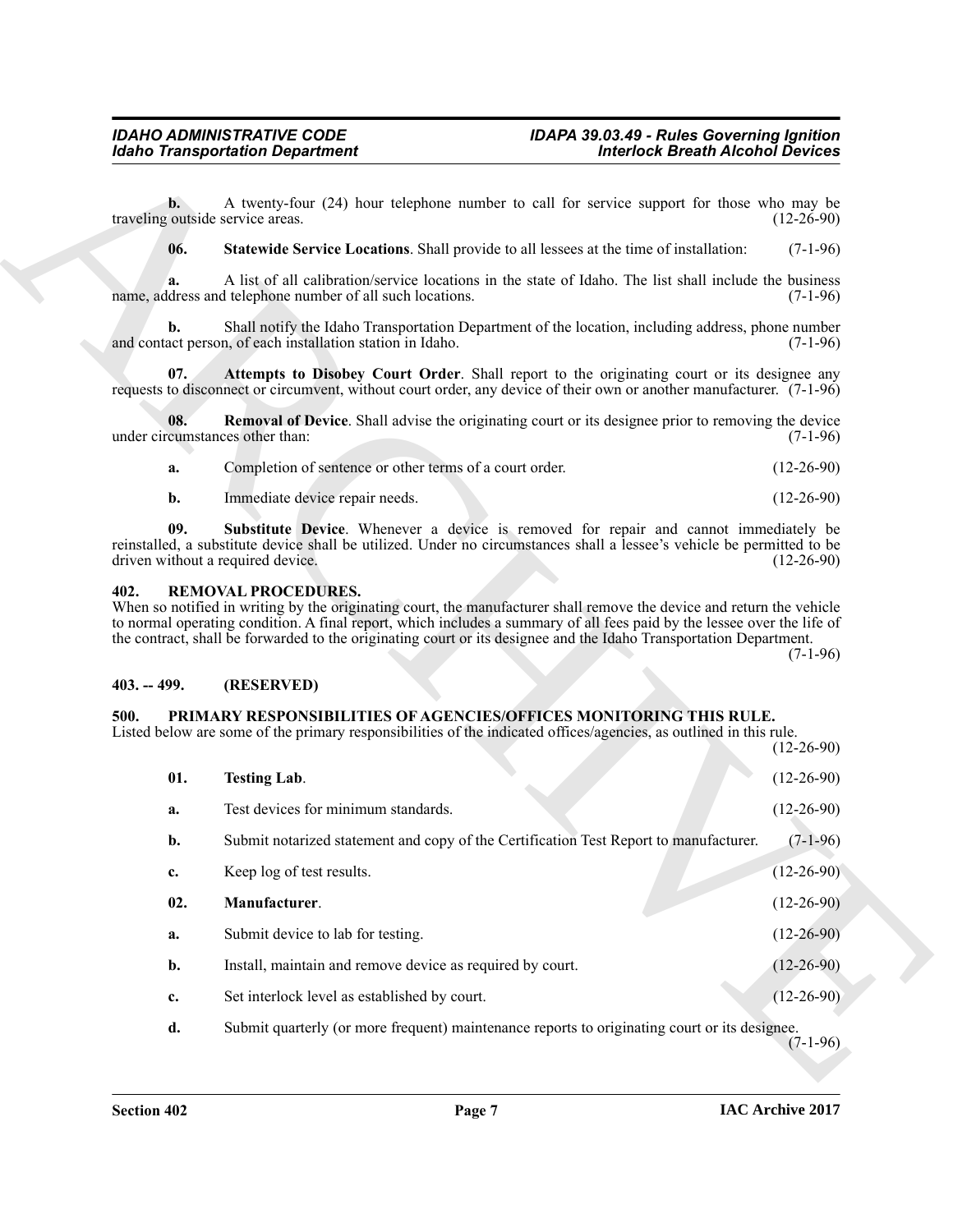<span id="page-7-3"></span><span id="page-7-2"></span><span id="page-7-1"></span><span id="page-7-0"></span>

|                               | <b>Idaho Transportation Department</b>                                                                                                             | <b>Interlock Breath Alcohol Devices</b> |  |  |
|-------------------------------|----------------------------------------------------------------------------------------------------------------------------------------------------|-----------------------------------------|--|--|
|                               | Submit quarterly reports to Idaho Transportation Department summarizing periodic device<br>examinations and all complaints received.               | $(7-1-96)$                              |  |  |
| f.<br>additional fees.        | Provide court, lessee and Idaho Transportation Department with statement of charges and/or any                                                     | $(12-26-90)$                            |  |  |
| g.                            | Provide lessee with service and repair information.                                                                                                | $(12-26-90)$                            |  |  |
| h.                            | Provide Idaho Transportation Department with proof of insurance annually.                                                                          | $(7-1-96)$                              |  |  |
| i.                            | Report any attempt to disconnect any device to originating court or its designee.                                                                  | $(7-1-96)$                              |  |  |
| j.<br>repair.                 | Advise court or its designee before removing any device unless authorized or in need of immediate                                                  | $(7-1-96)$                              |  |  |
| 03.                           | <b>Idaho Transportation Department.</b>                                                                                                            | $(12-26-90)$                            |  |  |
| a.                            | Maintain a list of known calibration/service locations in the state.                                                                               | $(7-1-96)$                              |  |  |
| $\mathbf{b}$ .<br>designees). | Issue Letter of Certification for each device model to manufacturer (copy to courts or their                                                       | $(7-1-96)$                              |  |  |
| c.                            | When necessary, revoke Letter of Certification (copy to courts or their designees).                                                                | $(7-1-96)$                              |  |  |
| d.                            | Maintain file of all letters.                                                                                                                      | $(12-26-90)$                            |  |  |
| e.                            | Maintain file of statement of charges (by device model).                                                                                           | $(12-26-90)$                            |  |  |
| f.                            | Maintain proof of insurance.                                                                                                                       | $(12-26-90)$                            |  |  |
| 04.                           | Court.                                                                                                                                             | $(12-26-90)$                            |  |  |
| a.                            | The judge will order device installation (including interlock setting), maintenance and removal.                                                   | $(12-26-90)$                            |  |  |
|                               | The trial court administrator or designee of the originating court will receive maintenance reports<br>on each device installed pursuant to order. | $(7-1-96)$                              |  |  |
| c.                            | The trial court administrator or designee of the originating court will receive statement of charges.                                              | $(7-1-96)$                              |  |  |
| d.                            | The trial court administrator or designee of the originating court will receive manufacturer's reports<br>of attempts to disconnect any device.    | $(7-1-96)$                              |  |  |
| 05.                           | Lessee.                                                                                                                                            | $(12-26-90)$                            |  |  |
| a.                            | Have device installed and maintained as ordered by court.                                                                                          | $(7-1-96)$                              |  |  |
| b.                            | Receive statement of charges and remit fees as scheduled.                                                                                          | $(7-1-96)$                              |  |  |
| c.<br>working order.          | Receive and comply with guidelines regarding repairing and maintaining the vehicle in good                                                         | $(7-1-96)$                              |  |  |
| $501. - 999.$                 | (RESERVED)                                                                                                                                         |                                         |  |  |